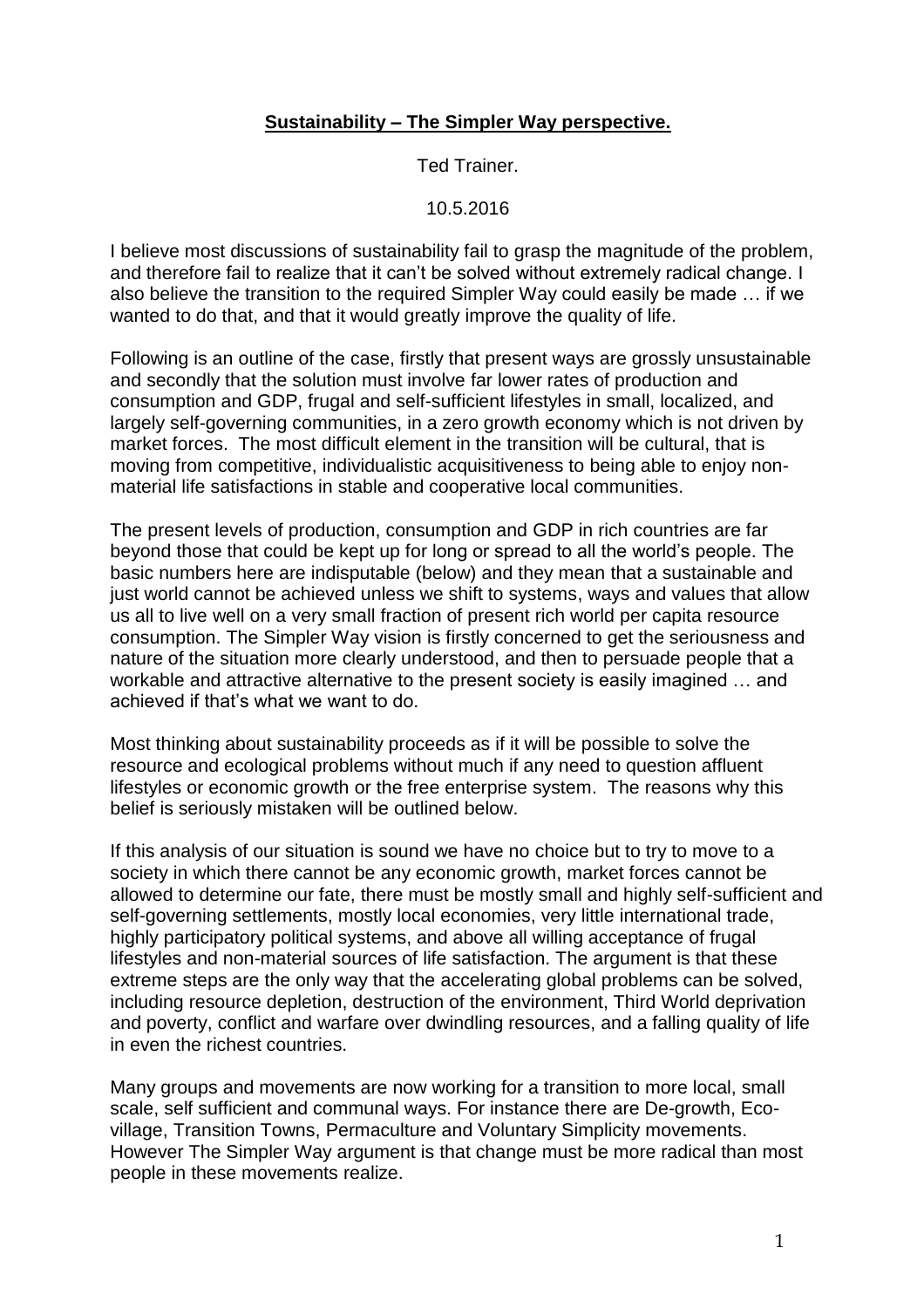The chances of us making such a transition are not at all promising but the challenge to people concerned about sustainability is, when the seriousness of the limits analysis is understood, what other perspective makes sense?

# **Firstly let's set the scene; The deteriorating state of the planet.**

The resource base and environmental conditions on which the present levels of global production and consumption are built are obviously deteriorating at an alarming rate. Few if any would not be aware of this but it is important to briefly remind ourselves before focusing on how impossible it would be for this base to sustain affluence and growth for all. A glance at the situation reveals that resources are becoming more scarce and costly, including energy, productive land, minerals, food, fish, wood and water, and ecosystems are being severely damaged. We are losing species, forests, land, coral reefs, grasslands and fisheries at accelerating rates. A sixth era of massive biodiversity loss appears to have begun. We are polluting the planet with ewxcess carbon dioxide, nitrogen and many toxic chemicals. The mass of big animals on the planet has declined sharply in recent decades, probably down by 90% in the sea. The World Wildlife Fund says that in general the quality of global ecosystems has deteriorated 30% since about 1970, and its "Footprint" measure indicates that we are now taking biological resources at a rate that would take 1.5 planets to provide in a sustainable way. (2014.)

The reason for all this massive resource depletion and damage to the environment is simply that there is far too much producing and consuming going on. This is causing too many resources to be taken from nature and too many wastes to be dumped back into nature.

## **Now consider the limits case: Could everyone live as we do?**

The 10-15% of the world's people living in regions such as North America, Australia and Europe have per capita levels of resource use that are around 20 times the average for the poorest half of people. How likely is it that all the 9.7 billion people expected by 2050 could rise to the present rich world level of resource use?

If they did live as we do then world annual resource production and consumption, and ecological damage, would be approaching 6 times as great as at present. Yet present levels of resource use and environmental impact are far from sustainable.

The World Wildlife Fund's "Footprint" analysis yields an even higher multiple. They estimate that it takes about 8 ha of productive land to provide water, energy settlement area and food for one person living in Australia. So if 9 billion people were to live as we do we would need about 72 billion ha of productive land. But that is about 9 times all the available productive land on the planet.

## **Now add the absurdly impossible implications of economic growth.**

But the foregoing argument has only been that the present levels of production and consumption are quite unsustainable. Yet we are determined to increase present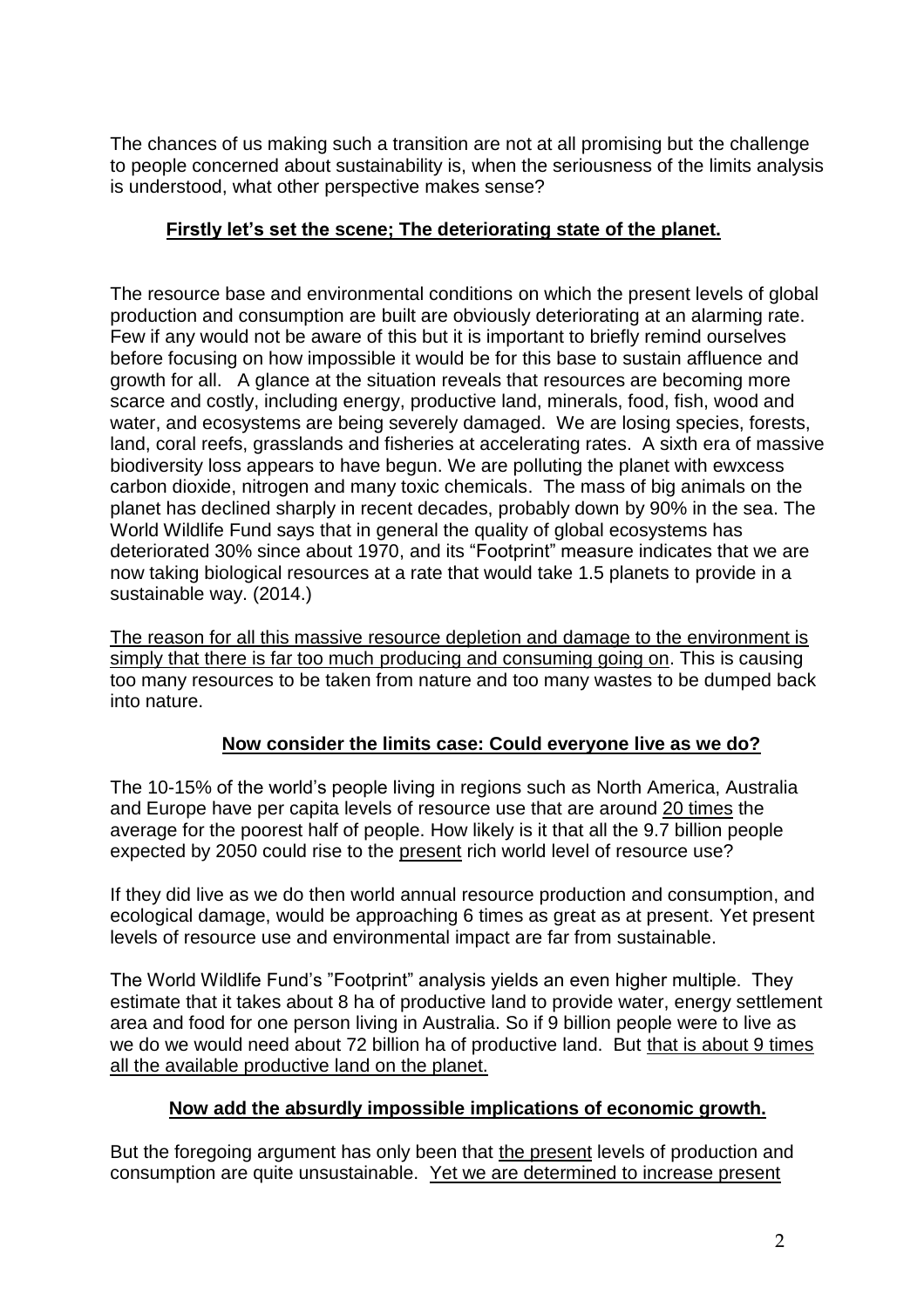living standards and levels of output and consumption, as much as possible and without any end in sight. In other words, our supreme national goal is economic growth.Few people seem to recognise the absurdly impossible consequences of pursing economic growth.

If we rich countries have a 3% p.a. increase in economic activity until 2050 then our output, resource use and environmental impact will be around 4 times as great as it is now, and doubling every 23 years thereafter.

Now what if by 2050 all the expected 9.7 billion people expected to be living on earth had risen to the "living standards" we in rich countries would then have given 3% economic growth. **Total world output, resource, use and environmental impact would be approaching 15 times as great as they are now** … unless technical advance and efficiency gains could greatly reduce them. (See below.)

## **These multiplies must be the focal point in discussions of sustainability**.

Grasping **the magnitude** of the overshoot and of the unsustainability is crucial here. The numbers show that **present, let alone probable 2050 rich world levels of consumption, are grossly unsustainable and could never be extended to all people**.

# **But can't technical advance solve the problems?**

Most people hold the "technical fix faith", believing that technical advance will solve the resource and environmental problems and thereby make it unnecessary for us to question the commitment to affluence and growth. When considering the following evidence keep in mind that what we need is not just to stop increases in impacts as growth goes on -- we need to reduce impacts dramatically before sustainable levels are reached.

There is a very strong case that technical advance is nowhere near capable of solving the sustainability problems facing us. Note that many miraculous technical developments, e.g., in physics, astronomy, genetics, and medicine, are not so relevant here where the focus is on the possibility of making big improvements in the efficiency and energy costs of producing energy and materials, and of cutting ecological impacts. Following are some of the main elements in the case.

## 1. Efficiency gains to date.

It is not the case that technical achievements in the relevant areas have been very encouraging. Ayres and Vouroudis (2009) note that for many decades the efficiency of production of electricity and fuels, electric motors, ammonia and iron and steel has more or less plateaued. In many crucial areas such as producing energy and minerals (below) the trend is towards worse efficiency, i.e., the need is for increasing inputs per unit of output.

## 2. The deteriorating productivity growth rate.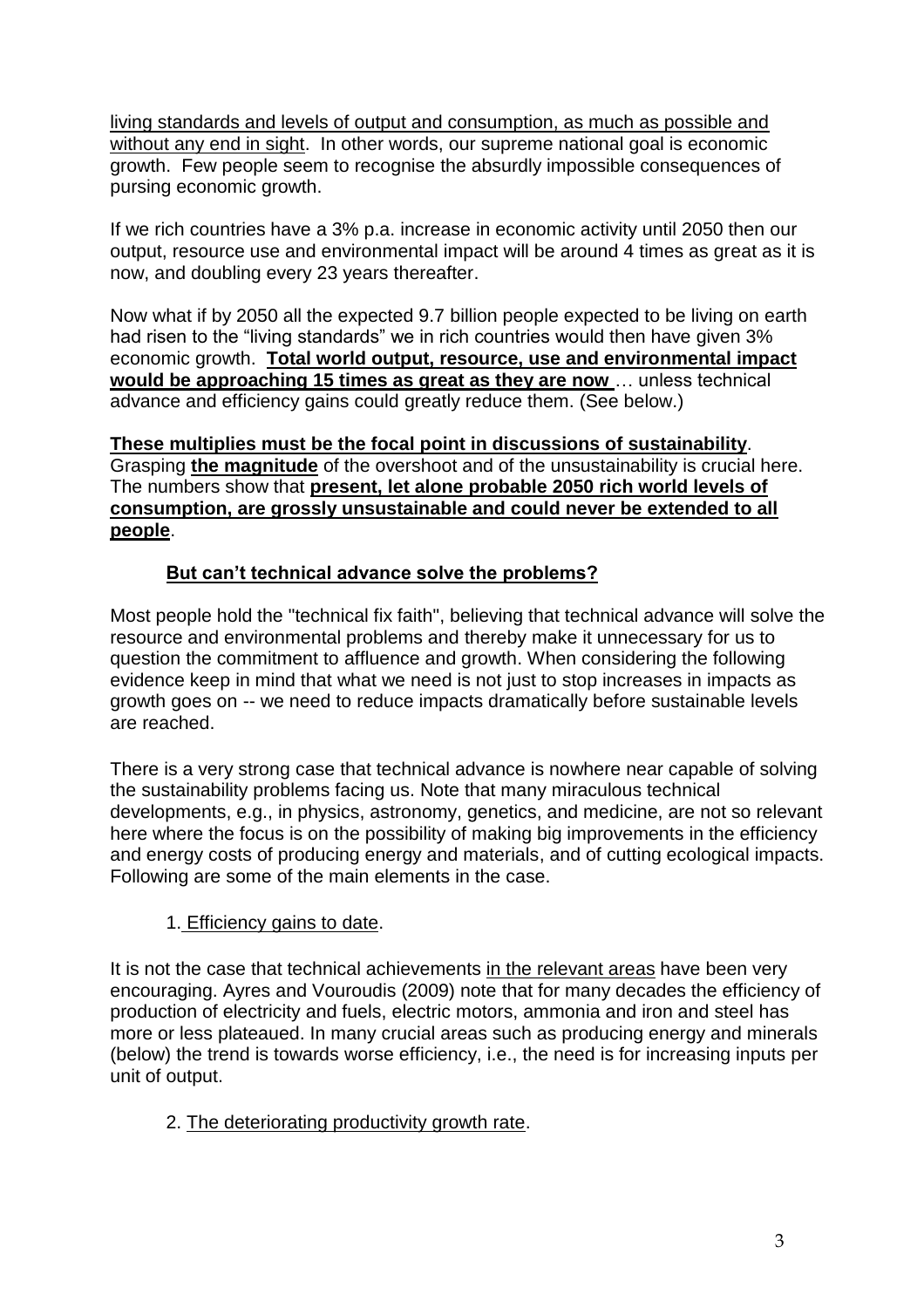Technical advance is regarded as a major determinant of productivity growth and that has been in long term decline since the 1970s. Even the advent of computerisation has had a surprisingly small effect, a phenomenon now labelled the "Productivity Paradox." In fact he UK the productivity growth rate has recently has gone below zero; i.e., productivity has actually deteriorated. (Weldon, 2016.)

### 3. Little or no "decoupling" is occurring for materials or energy use.

This is the most important issue; does recent history indicate that economic output has been or can be separated from materials and energy use, so that growth can continue while resource demand falls? The "Tech-Fix faith" is fundamentally dependent on the assumption that massive decoupling is possible. But all the evidence seems to say that **the amount of materials or energy needed to produce a unit of GDP in rich countries has not improved much if at all in recent years.** The box below refers to some of the evidence.

Weidmann et al. (2014) say "…for the past two decades global amounts of iron ore and bauxite extractions have risen faster than global GDP." "… resource productivity…has fallen in developed nations." "There has been no improvement whatsoever with respect to improving the economic efficiency of metal ore use."

Giljum et al. (2014, p. 324) report in the world as a whole only a 0.9% p.a. improvement in the dollar value extracted from the use of each unit of minerals between 1980 and 2009, and that over the 10 years before the GFC there was no improvement. "…not even a relative decoupling was achieved on the global level." They point out that the picture would have been worse had they included the many materials in rich world imports.

Diederan's account (2009) of the productivity of minerals discovery effort is even more pessimistic. Between 1980 and 2008 the annual major deposit discovery rate fell from 13 to less than 1, while discovery expenditure went from about \$1.5 billion p.a. to \$7 billion p.a., meaning the productivity of expenditure fell by a factor in the vicinity of around 100, which is an annual decline of around 40% p.a. Recent petroleum figures are similar; in the last decade or so the discovery rate has not increased but discovery expenditure more or less trebled. (Johnson, 2010.)

Schandl et al. (2015) say " … there is a very high coupling of energy use to economic growth, meaning that an increase in GDP drives a proportional increase in energy use." "Our results show that while relative decoupling can be achieved in some scenarios, none would lead to an absolute reduction in energy or materials footprint." In all three of their scenarios "… energy use continues to be strongly coupled with economic activity..."

Alvarez found that for Europe, Spain and the US, GDP increased 74% in 20 years, but materials use actually increased 85%. (Latouche, 2014.)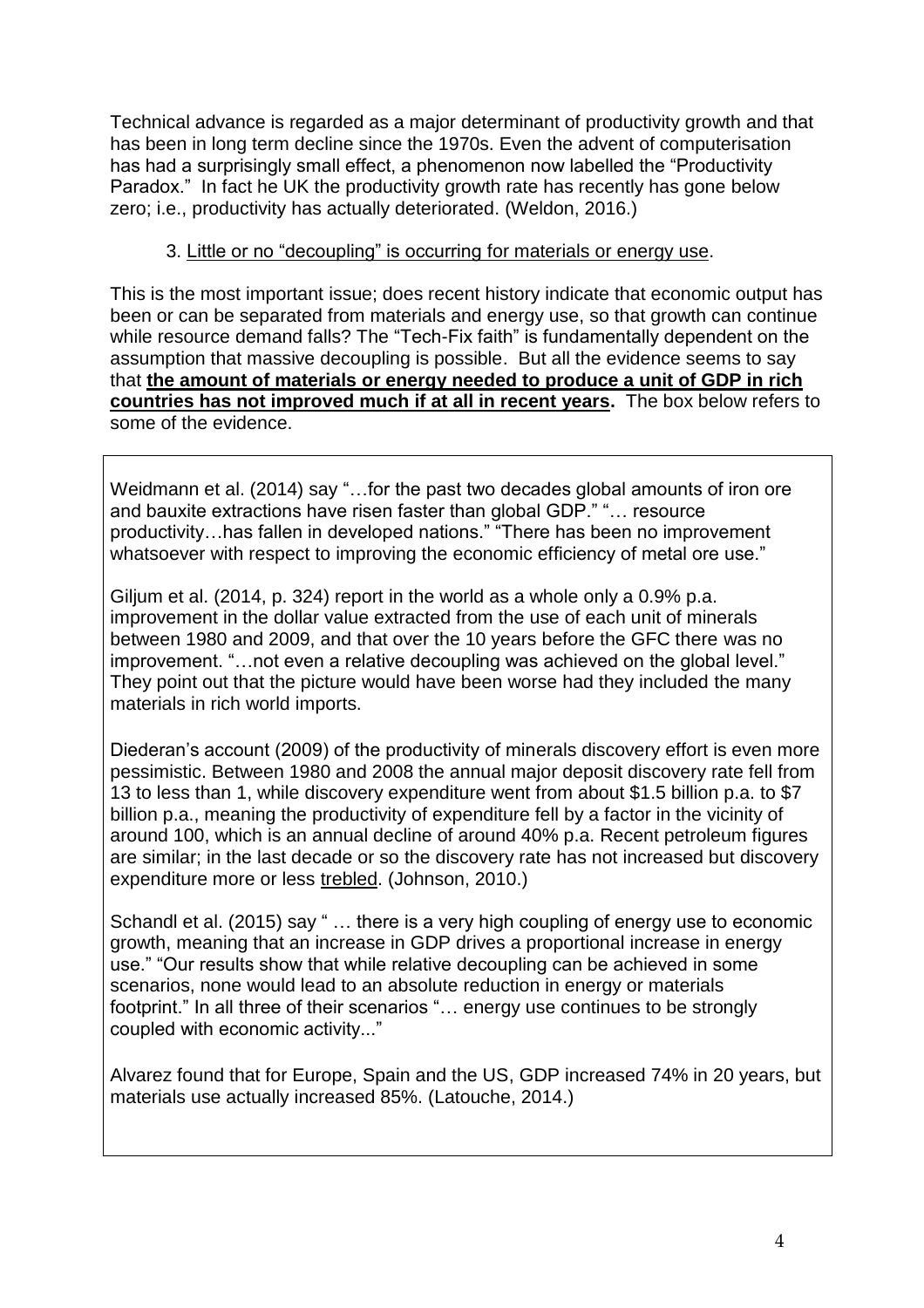Similar conclusions re stagnant or declining materials use productivity etc. are arrived at by Aadrianse, 1997, Dittrich et al., (2014), Schutz, Bringezu and Moll, (2004), Warr, (2004), Berndt, (1990), Smil, (2014) and Victor (2008, pp. 55-56). (Note that economists often claim that the "energy intensity" of rich world economies is improving, but this is only because they fail to take into account the huge amounts of energy used overseas to produce imports, and "fuel switching"; see Kaufman, 2004.)

### 4. There is ecological deterioration in almost all domains.

Technical advance has obviously not slowed, halted or reversed overall damage to the planet's ecosystems. The "Environmental Kuznets Curve" thesis is an application of the decoupling claim to environmental impacts, asserting that as countries become richer impacts increase for a time but then plateau and fall. There is little doubt now that the thesis is not valid. Rich countries are in general not solving their most serious environmental problems. Alexander's review (2014) concludes that for the world as a whole, "… decades of extraordinary technological development have resulted in increased, not reduced, environmental impacts."

#### **These many sources and figures show the extreme implausibility of the tech-fix faith that in future technical advances will enable us to stop worrying about limits and any need to dramatically reduce consumption or the obsession with economic growth.**

## **Conclusions on the limits to growth case.**

In view of these lines of argument it is difficult to see how anyone could disagree with the basic limits to growth case. Present ways are so grossly unsustainable there is no possibility of all people rising to the living standards we take for granted today in rich countries, let alone those we are seeking. Again the most important point is the magnitude of the overshoot. Most people have no idea of how far beyond sustainable levels of consumption we are or how big the reductions should be. For decades many scientists and agencies are have been emphasizing the validity and importance of the basic limits case. Sustainable ways that all could share appear to require us to go down to per capita rates of resource consumption around 10% of those we have now.

It follows from the above discussion that the only solution is to shift to some kind of Simpler Way, i.e., to lifestyles, settlements and systems that make it possible for us to live well on a small fraction of our present rich world levels, with no economic growth.

## **THE INJUSTICE OF THE GLOBAL ECONOMY.**

Our goal should be societies that are sustainable and just. **The present economy is massively and unavoidably unjust; it does not and it can not distribute things fairly or develop the right things.** (For the detail see TSW: The Economic System.)

As well as being an economic system that must have growth, the fundamental driving mechanism in this economy is the market, and this never distributes things according to what is needed, or according to rights, or what is ecologically desirable. Markets always allocate most scarce things to those who can pay most for them, i.e., richer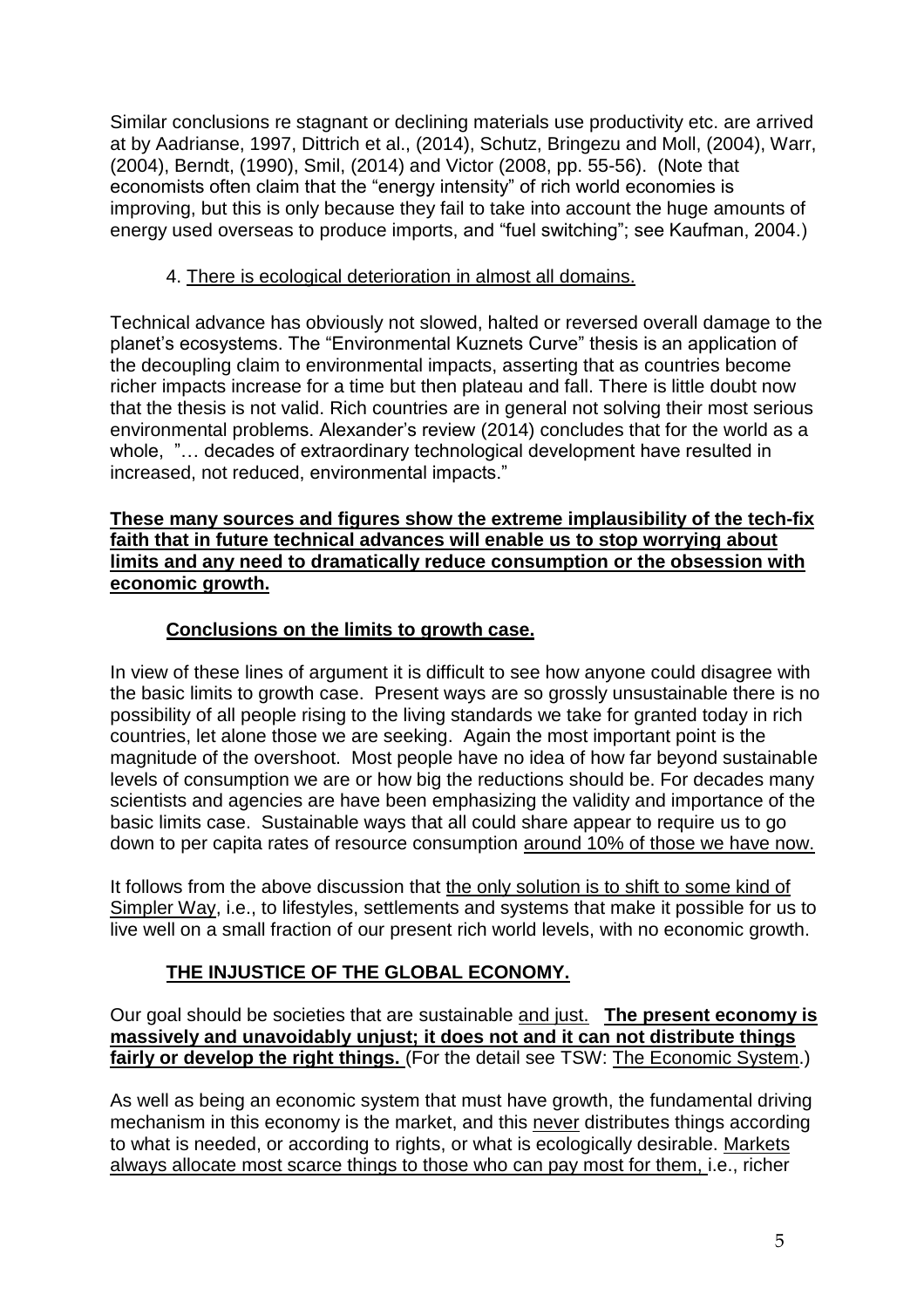people and nations. That explains the huge differences between rich and poor nations in resource and energy consumption; we get most of the oil and everything else for sale because we can pay more than poor people who need things much more than we do.

About 600 million tonnes of grain, one third of world production, is fed to animals in rich countries every year while over 800 million people are hungry. Why? Because the market determines who gets the grain; it is more profitable to feed it to animals to produce meat for richer people.

Even more importantly, this economy never develops what is most needed; it always develops only what is most profitable for people with capital to invest. It is not difficult to list things the majority of people in Haiti need, but what industries has this economy developed there? Mostly plantations and factories paying very low wages to a few, to produce goods to export to rich countries. Haiti has rich resources that could enable all its poor people to provide for themselves most of the simple things they need for quite good lifestyles, but this economy gears those resources to the enrichment of the local capitalist class, foreign corporations and people who shop in rich world supermarkets. For these reasons, conventional Third World development can be seen as a form of legitimised plunder. (See TSW: Third World Development, and TSW: Our Empire. For an indication of the alternative approach to development see TSW: Chikukwa.)

It should be noted here that this does not mean that there can be no role for markets in a satisfactory society. It does mean that they must not be allowed to determine our fate. The account below indicates how communities might work out what things markets might be left to do, and eventually whether there is any need for them.

So again we are confronted with the way consumer-capitalist society inevitably causes the most serious global problems; it cannot cut production to sustainable levels and it cannot enable just distributions or appropriate development priorities. The problems in both these domains can only be solved if people in rich countries shift down to living on something like their fair share of global resources. This cannot be done unless there are huge and radical changes in systems, lifestyles and values.

Few people in rich countries understand that they could not have their high "living standards" if the global economy was not enabling them to take far more than a just share of world resources and to deprive Third world people of a fair share. This also reveals the link between resource scarcity and limits on the one hand, and conflict and war in the world. Most armed conflict it is due to struggles to get or maintain access to scarce resource wealth in other countries. Rich nations support repressive regimes willing to rule in our interests and they work to bring down governments that don't. If you are not prepared to move down to living on something like your fair share of world resources then you will continue to need lots of arms to maintain your empire. (See TSW: Peace and Conflict.)

## **The loss of social cohesion and quality of life.**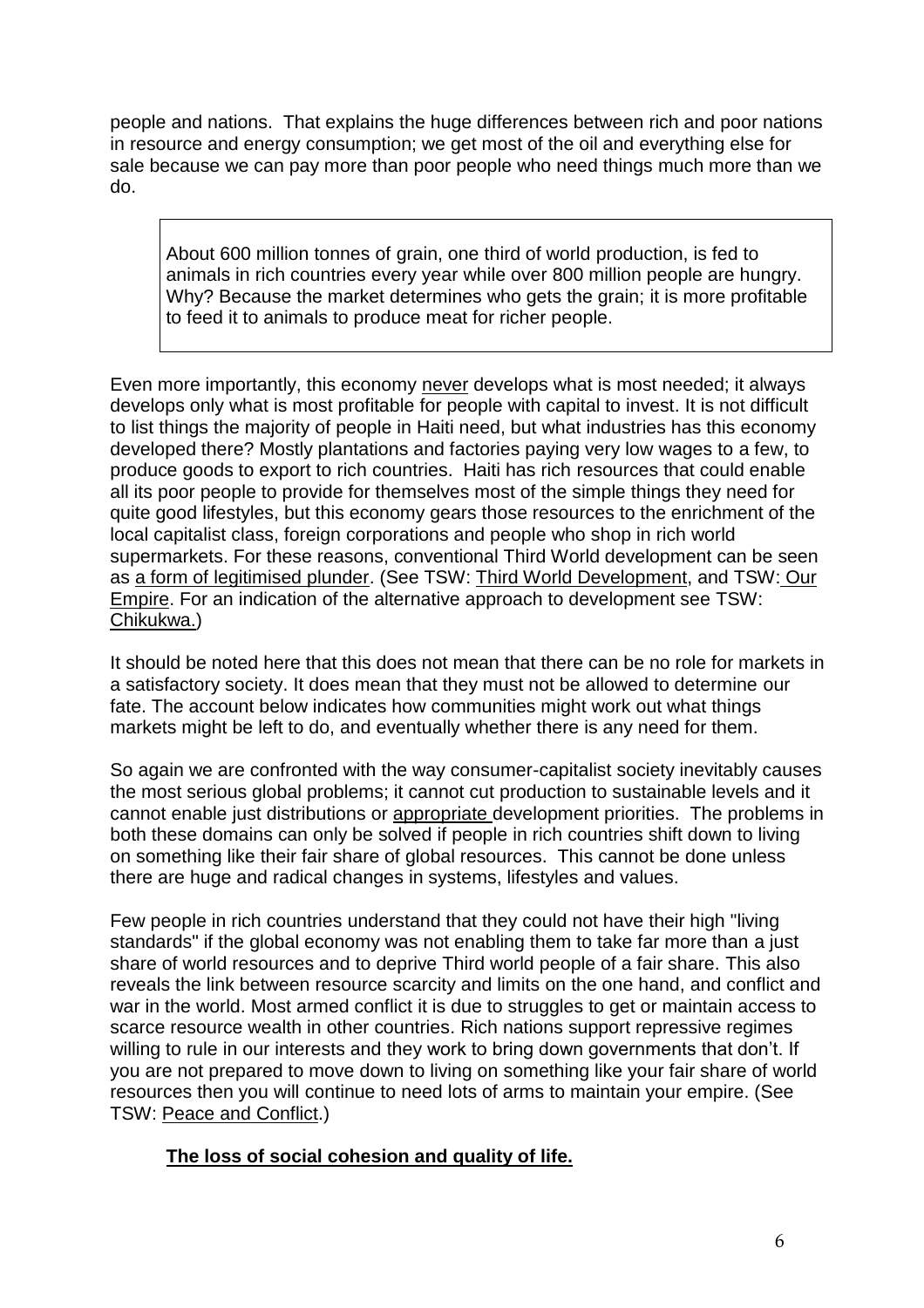In addition to the foregoing problems, in the richest countries we are experiencing accelerating social breakdown and a falling quality of life. This too is largely the result of the mindless pursuit of limitless material wealth.

It has been clear for a long time that in rich countries raising GDP and monetary "wealth" adds little or nothing to the quality of life. In fact it is because "…getting the economy going" is the top priority that the quality of life is suffering. Many people do not get a satisfactory share of the wealth, jobs or resources and are having to work harder in more stressful conditions. Many are being dumped into "exclusion". It is no surprise therefore that there is much drug abuse, crime and social breakdown, or that stress, anxiety and depression are now possibly the most common illnesses. Most people work far harder than would be needed in a sane society. Large numbers of young people will never be able to afford a house. There is little or no investment in the development of community or cooperative institutions. Neo-liberal doctrine advocates that all must compete against each other as self-interested individuals for as much wealth as possible, when the sensible way for humans to relate to each other is via cooperation, sharing, giving and nurturing. It is evident that social attitudes are becoming more selfish and increasing numbers of people believe the future will be worse than the present.

Most of this is due to allowing the market to become the dominant determinant of what happens in society. Market forces drive out good social values and behaviour, because they make us focus only on competing to maximise self interest. There is no place in markets for giving, generosity, care, collectivism or concern for the public good. In addition when market forces are freed to determine what happens then what is developed is what will maximize the profits of those few with most capital, not what will most benefit society.

It is not possible to have a good society unless we make sure that considerations of morality, justice, the public good and environmental sustainability are the primary determinants of what happens. This means what is done must be basically determined by rational collective discussion of what is needed, just and ecologically wise… again implying a need for fundamental economic change.

## **The alternative: The Simpler Way.**

The core Simpler Way claim is that it would not be difficult to shift to ways that were sustainable and just. But it would be a very different society, and at present most people would not accept it. Following is a brief indication of some of the main elements in this vision, intended to indicate that it would be workable and attractive. (For the detailed account see TSW: The Alternative Society.)

The basic settlement form must be the small scale town or suburb, restructured to be a highly self-sufficient local economy running mostly on local resources and requiring a minimal amount of resources and goods to be imported from further afield. State and national governments would still exist but with relatively few functions. There would be extensive development of local commons such as community workshops, windmills, watersheds, forests, edible landscapes. Cooperatives would provide many goods and services. Much use could be made of high tech systems but mostly relatively low technologies would be used in small firms and farms, especially earth building, hand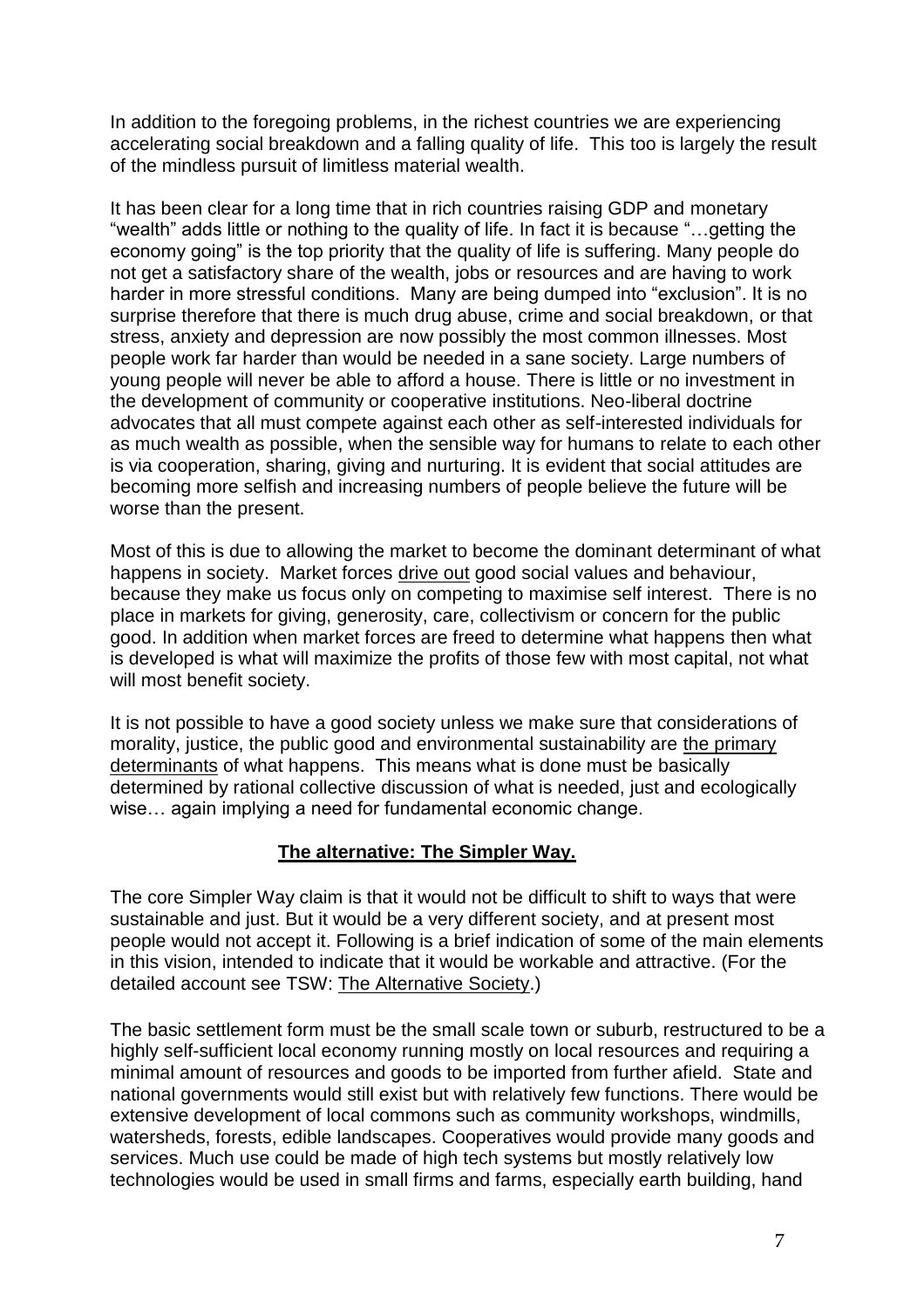tool craft production, Permaculture, community gardening and commons. Leisure committees would maintain leisure rich communities, and other committees would manage orchards, woodlots, agricultural research, and the welfare of disabled, teenage, aged and other groups. Local economies would dramatically reduce the need for vehicles and transport, enabling conversion of many roads to community food production.

These settlements would have to be self-governing via thoroughly participatory procedures, including town meetings and referenda. Citizens are the only ones who can understand local conditions, histories, social relations, problems and needs, and they would have to work out the best policies for the town and then implement the decisions arrived at. Centralised states could not govern them at all effectively, especially given the much diminished resources that will be available to states. More importantly the town would not meet its own needs well unless its citizens had a strong sense of empowerment and control and responsibility for its own affairs.

Systems, procedures and the overriding ethos would have to be predominantly cooperative and collective, given the recognition that individual welfare would not depend on individual wealth but on how well the town was functioning. It would not be likely to thrive unless there was an atmosphere of inclusion and care, sharing, solidarity and responsibility.

An entirely new kind of national economy would be needed, one that did not grow, rationally geared productive capacity to social need, had far lower than present levels of per capita production, consumption, resource use and GDP, was under public control, and was not driven by market forces, profit or competition. However, there might also be a large sector made up of privately owned small firms and farms, producing to sell in local markets, although they would have to operate in designated sectors and under careful guidelines set by the town to ensure optimum benefit for the town.

The transition period would essentially be about slowly establishing those enterprises, infrastructures, cooperatives, commons and institutions (an "Economy B") whereby the town built up its capacity to make sure that what needed doing was done, within the exiting mainly fee enterprise system (Economy A.) Over time experience would indicate the best balance between the two, and whether there was any need to retain elements of Economy A.

There would be many "free" goods from the commons, a large non-cash sector involving sharing, giving, helping and voluntary working bees, and almost no finance sector. Small public banks with elected boards would hold savings and arrange loans for maintenance or restructuring. Some people might pay all their tax by extra contributions to the community working bees. Communities would ensure that there was no unemployment or poverty, no isolation or exclusion, all felt secure, and that all had a livelihood, a worthwhile and valued contribution to make to the town. Because the goal would be material lifestyles that were frugal but sufficient, involving for instance small and very low cost earth built houses, on average people might need to work for money only two days a week. It can be argued that the quality of life would be much higher than it is for most people in rich countries today. (See TSW: Your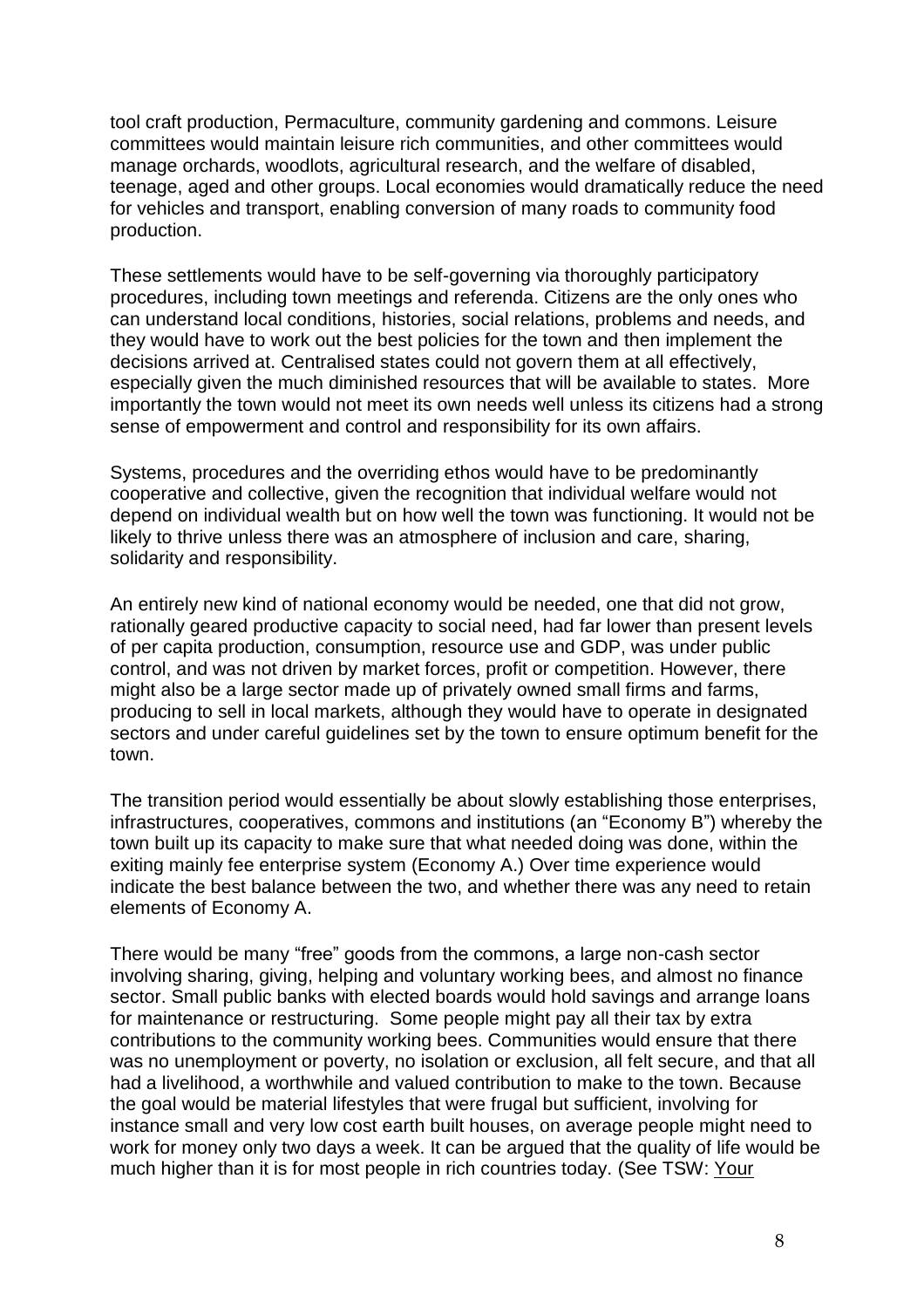Delightful Day.) Lest these ideas seem fanciful, they describe the ways many thousands now live in eco-villages.

Beyond the town or suburban level there would be regional and national economies, and larger cities containing universities, steel works, and large scale production, e.g., of railway equipment, but their size and activities would be greatly reduced, and reorganized so that their purpose was to provide what the local economies need. There would be little international trade or travel. The termination of the present vast expenditure on wasteful production would enable the amount spent on socially useful R and D to be significantly increased.

A detailed analysis of an Australian suburban geography (TSW: Remaking Settlements) concludes that technically it would be relatively easy to carry out the very large reductions and restructurings indicated, possibly cutting per capita energy and dollar costs by around 90%.

It is obvious that the Simpler Way vision could not be realised unless there was enormous cultural change, especially away from competitive, acquisitive, maximising individualism and towards frugality, collectivism, sufficiency and responsible citizenship. Fortunately there is now increasing recognition that pursuing ever greater material wealth and GDP is not a promising path to greater human welfare. In a zerogrowth settlement there could be no concern with the accumulation of wealth; all would have to be content with stable and secure circumstances, content to enjoy nonmaterial life satisfactions, and to be aware that their "welfare" depended not on their individual monetary wealth but on public wealth, i.e., on their town's infrastructures, systems, edible landscapes, free concerts, working bees, committees, leisure resources, friendly and helpful and generous climate, solidarity and morale.

## **THE TRANSITION?**

If the foregoing discussion is more or less sound, then some coercive implications for transition strategy follow, and some of these contradict commonly held ideas.

The transition will not be given, or imposed, by top-down processes. It cannot be led by governments. The Simpler Way cannot come into existence unless people in general eventually come to want it, and enthusiastically start to build it where they live. It is by definition about eagerness to live frugally and cooperatively in highly self-sufficient and self-governing communities. Such communities can only be built and run by aware and conscientious citizens. This means that the focus for activists should not be on getting green parties elected or on "taking state power." Whether you get power democratically or violently it will be of little or no value in helping you transform towns and suburbs into self-managed communities…. unless that's what people have first come to want.

So the primary and immediate task is to focus on raising the awareness that we have to work for transition to some kind of Simpler Way**.** This is the classical anarchist perspective on transition. It recognises that a genuine revolution cannot take place unless it comes from deep and widespread commitment by the people to a radically new way**.** When most people opt for that the revolution will have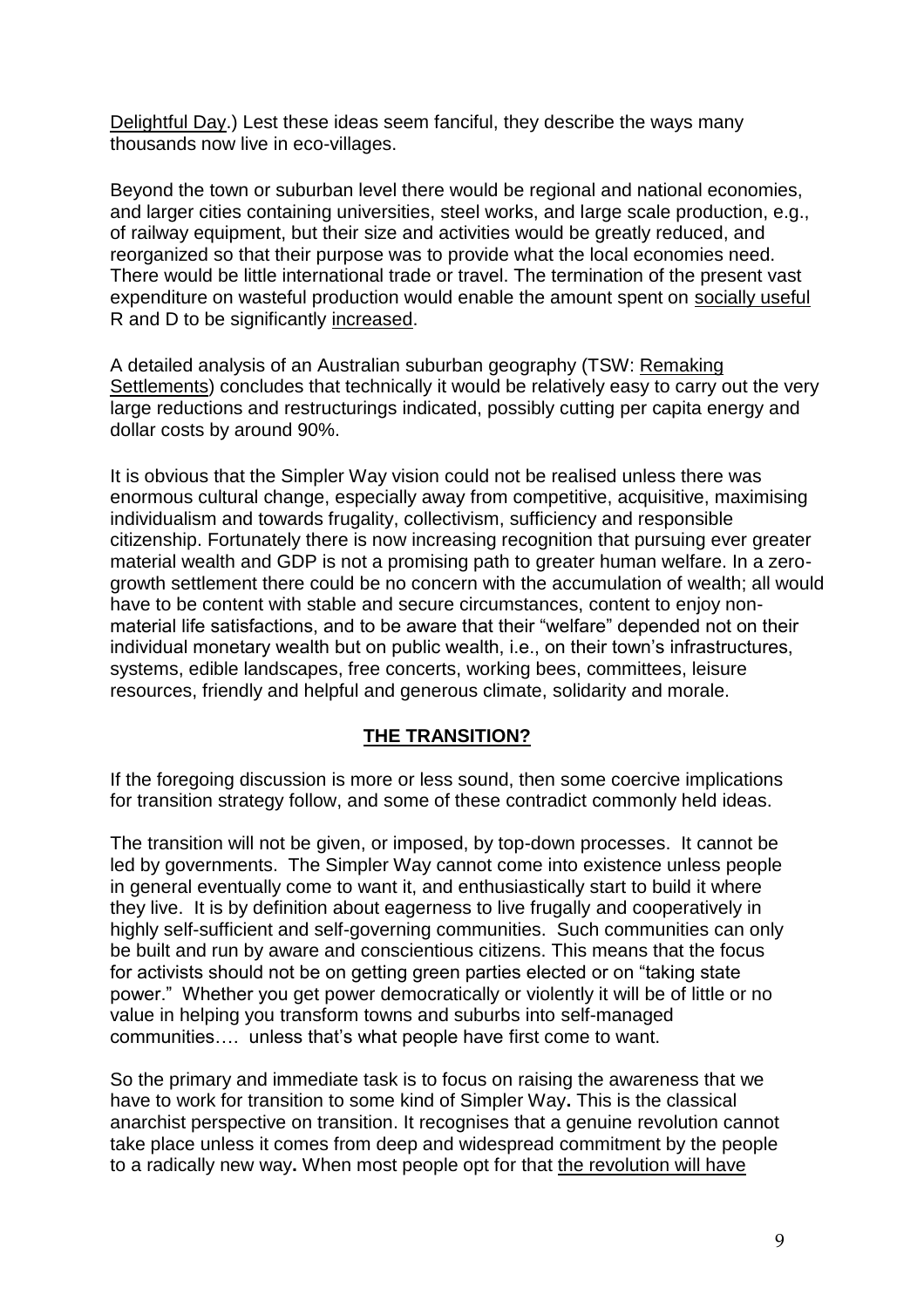been won, and remaking the state etc. along new lines will probably be a fairly straight forward consequence of the revolution.

Thus the main target, the main problem group, the basic block to progress, is not the corporations or the capitalist class. They have their power because people in general grant it to them. The problem group, the key to transition, is people in general. If they came to see The Simpler Way as preferable, consumer-capitalist society would quickly be replaced.

Therefore the most effective thing for activists to do is to work here and now for localism, within the settlements we live in. But our main purpose should not be to construct more compost heaps and community gardens etc., important though that is. It should be to be in the best position to persuade people in the town or suburb towards The Simpler Way perspective, above all to see that nice green, small localist reforms within the existing society will not save the planet. (See TSW: A Friendly critique of the Transition Towns movement.)

The major goal in this Stage 1 of the revolution is for the town to take control of its own fate, as much as is possible. Unfortunately many initiatives within the Transition Towns movement are only about individuals and groups setting up some good green ventures within an economy that is driven by external forces, and which leaves serious problems unattended to. We need the town to get to the stage where it says to itself, "What are our most urgent needs around here? What can we do collectively to fix loneliness, homelessness, the bored youth problem, unemployment…? Let us take control of our situation, let us get together to harness our resources and cooperatively and collectively do what we can to solve these urgent community needs."

#### **Stage 2: Making the big structural changes.**

But that's only Stage 1 of this revolution and unfortunately the need for a Stage 2 is not well enough grasped by most people in green, localist etc. movements.

Suburbs and towns cannot produce for themselves anywhere near all the things they need. As they develop Economy B they will become increasingly aware of their need for many basic materials and goods that have to come from regional and national factories, such as wire netting, cement, 12 volt water pumps, polypipe, boots, radios… Meanwhile the global economy will be increasingly failing to provide for people, so they will be becoming more acutely aware that if their emerging local economies are to be viable then national economies must be reorganised to provide the small community economies with these (relatively few) crucial inputs. This will in time fuel increasingly strong demand for radical restructuring of national economies, including greatly increased regulation, the phasing out of unnecessary industries and transferring their resources to vital industries, enabling the establishment of new local communities, locating some factories in and near every town so they can export something into the national economy to pay for their necessary imports from it.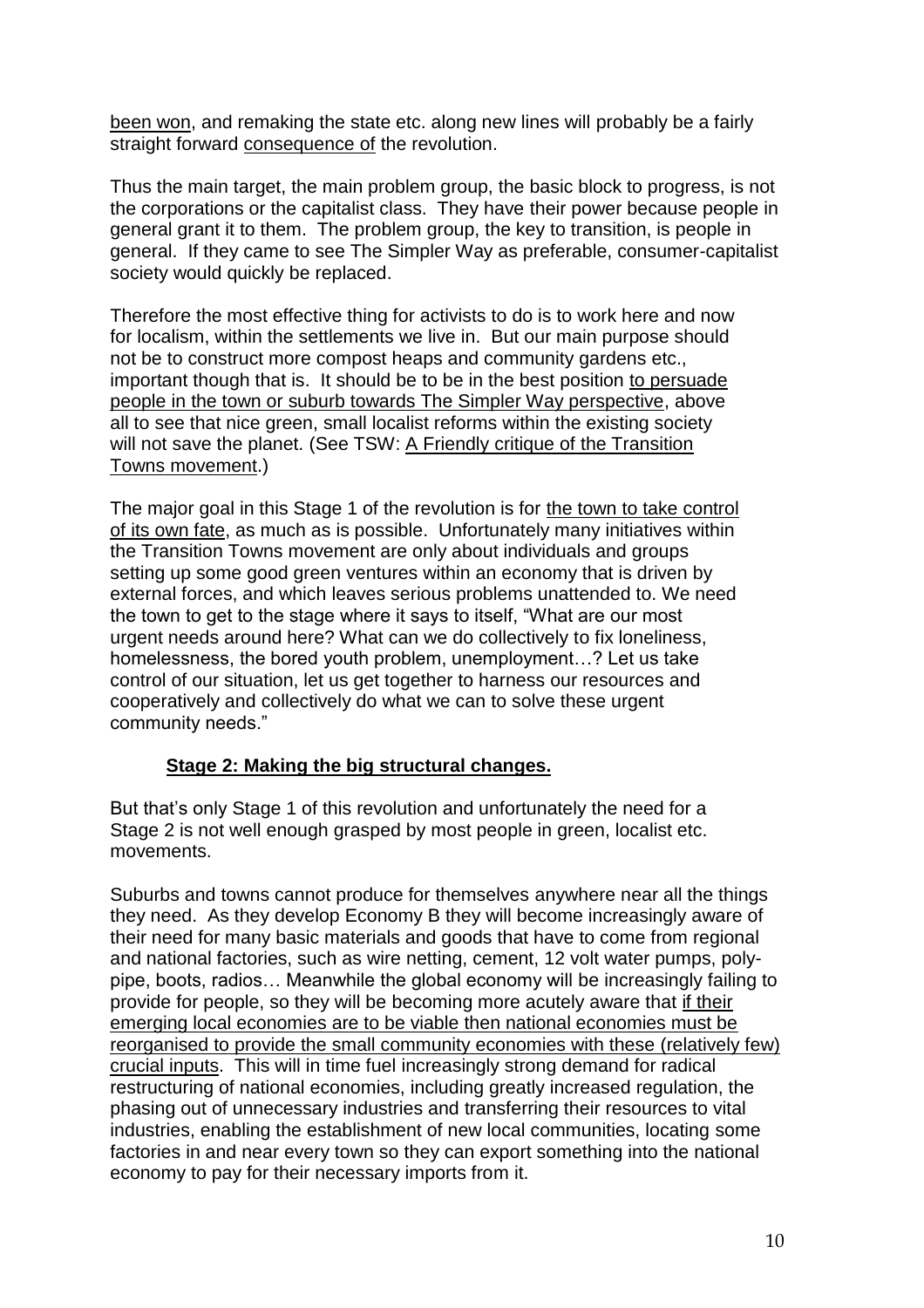The immensity of these Stage 2 structural changes cannot be exaggerated. It is a mistake to think as some on the left do, that we can begin with them, by "taking state power." They can only be made late in the day when communities recognise that the local economies they are building require these radical restructurings of the national economy. When they do, it is not that we will demand that the state must do these things for us. We will extend our village level participatory and cooperative decision making approach into the regional and national economies, so that we end up running them ourselves through classical anarchist processes involving federations, delegates, referenda and thoroughly participatory control.

It should be evident by now that the appropriate label for The Simpler Way strategy is "Eco-anarchism."

======

The foregoing argument has been that The Simpler Way is not optional. It is not one possible solution among many that we can choose from. Some of the detail sketched above could be debated but if the predicament is of the nature and magnitude outlined in the first pages we have no choice but to work for transition to something like the alternative outlined. Our chances of achieving it in the limited time left are not at all promising, but that does not invalidate the goal.

Aadrianse, A., (1997), Resource Flows, Washington, World Resources Institute.

Alexander, S., (2014), The New Economics of Oil, Sustainable Society Institute, Melbourne.

Ayres, R. and V. Vouroudis, (2013), "The economic growth enigma; Capital, labour and useful energy?", Energy Policy, DOI: 10:1016/.jenpol2013.06.001

Berndt, E. R., (1990), "Energy use, technical progress and productivity growth: a survey of economic issues", The Journal of Productivity Analysis*,* 2, pp. 67-83.

Diederen, A. M., (2009), Metal minerals scarcity: A call for managed austerity and the elements of hope, TNO Defence, Security and Safety, P.O. Box 45, 2280 AA Rijswijk, The Netherlands.

Dittrich, M., S. Giljum, S. Bringezu, C. Polzin, and S. Lutter, (2011), Resource Use and Resource Productivity in Emerging Economies: Trends over the Past 20 Years, SERI Report No. 12, Sustainable Europe Research Institute (SERI), Vienna, Austria.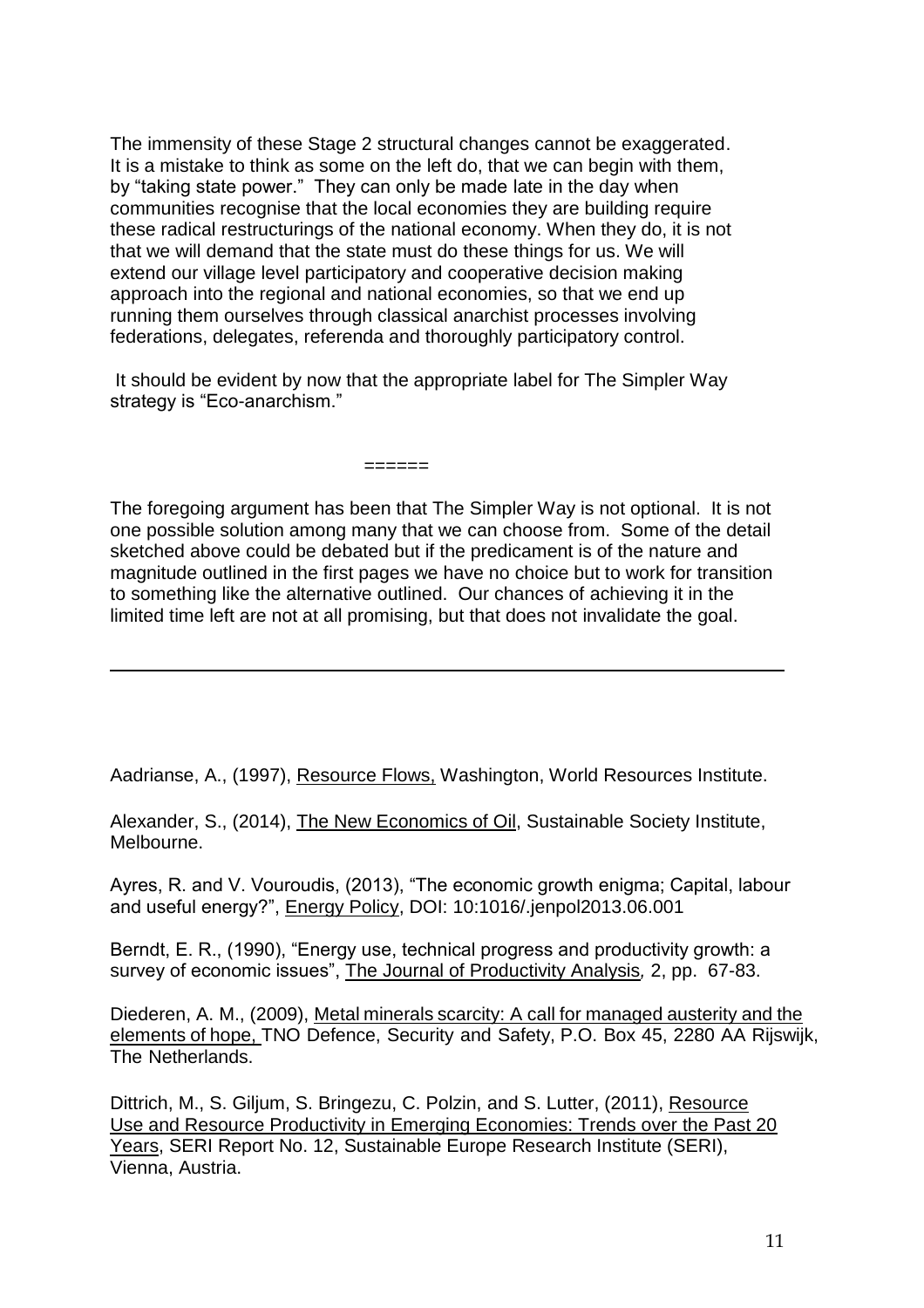Giljum, S., M. Dittrich, M. Lieber, and S. Lutter, (2014), "Global Patterns of Material Flows and their Socio-Economic and Environmental Implications: A MFA Study on All Countries World-Wide from 1980 to 2009", Resources, 3, 319-339.

Johnson, C., (2010), "Oil exploration costs rocket as risks rise", Industries, London, Feb 11.

Kaufmann, R. K., (2004), "A biophysical analysis of the energy/real GDP ratio: implications for substitution and technical change", Ecological Economics , 6: pp. 35-56.

Latouche, S., (2014), Essays on Frugal Abundance; Essay 3. Simplicity Institute Report, 14c. simpicityinstitute.org

Schandl, H., et al., (2015), "Decoupling global environmental pressure and economic growth; scenarios for energy use, materials use and carbon emissions", Journal of Cleaner Production,<http://dx.doi.org/10.1016/j.jclepro.2015.06.100>

Schütz, H., S. Bringezu, S. Moll, (2004), Globalisation and the Shifting Environmental Burden. Material Trade Flows of the European Union, Wuppertal Institute, Wuppertal, Germany.

Smil, V., (2014), Making the Modern World, Chichester, Wiley.

TSW: The Economic System. http://thesimplerway.info[/Economy7p.](http://thesimplerway.info/Economy7p.htm)htm

TSW: The Spanish Anarchists. http://thesimplerway.info/Spanish.htm

TSW: The Transition Towns movement. http://thesimplerway.info/TRANSITIONERS.htm

TSW: Third World Development.<http://thesimplerway.info/THIRDWORLD.htm>

TSW: Chikukwa. <http://thesimplerway.info/CHIKUKWA.htm>

TSW: Our Empire. [http://thesimplerway.info/OUREMPIRE.htm](http://thesimplerway.info/CHIKUKWA.htm)

TSW: Peace and Conflict. [http://thesimplerway.info/PEACE.htm](http://thesimplerway.info/CHIKUKWA.htm)

TSW: Your Delightful Day. http://thesimplerway.info[/YOURDAY.htm](http://thesimplerway.info/THEALTSOCLong.htm)

TSW: The Alternative Society. http://thesimplerway.info[/THEALTSOCLong.htm](http://thesimplerway.info/THEALTSOCLong.htm)

TSW: The Transition. http://thesimplerway.info/TRAINSITIO[N.htm](http://thesimplerway.info/THEALTSOCLong.htm)

TSW: Remaking settlements: The Potential Cost Reductions Enabled by The Simpler Way. http://thesimplerway.info/RemakingSettlements.htm